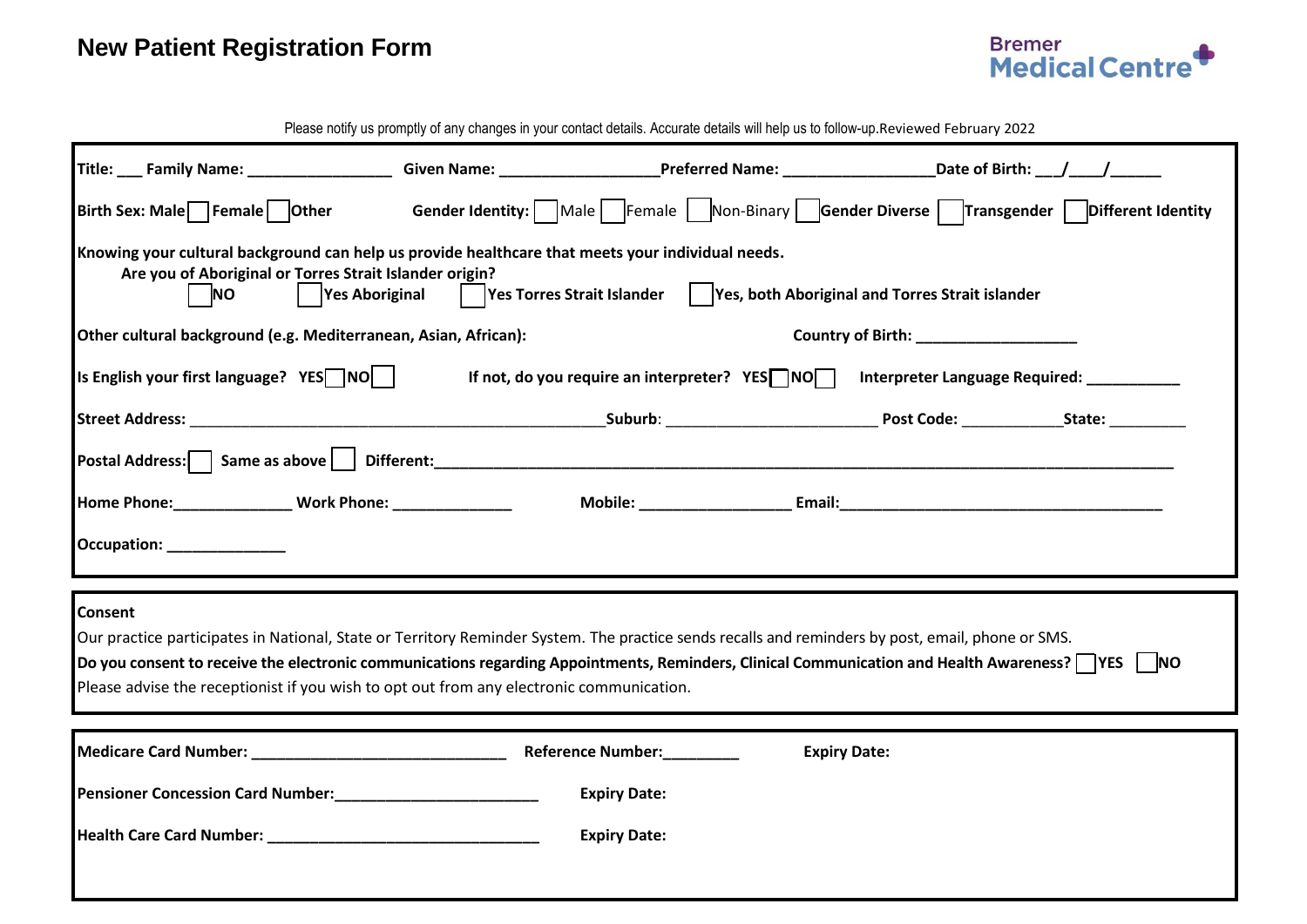

Please notify us promptly of any changes in your contact details. Accurate details will help us to follow-up.Reviewed February 2022

| <b>DVA</b>                                                                                                                                                                                                      | GOLD<br><b>WHITE</b>                                                                                                                              | <b>Expiry Date:</b> |                                                                                                                                                                                                                                                                                                                                                                                                                                                                                                                     |  |  |  |
|-----------------------------------------------------------------------------------------------------------------------------------------------------------------------------------------------------------------|---------------------------------------------------------------------------------------------------------------------------------------------------|---------------------|---------------------------------------------------------------------------------------------------------------------------------------------------------------------------------------------------------------------------------------------------------------------------------------------------------------------------------------------------------------------------------------------------------------------------------------------------------------------------------------------------------------------|--|--|--|
| <b>Next of Kin</b><br>First Name:                                                                                                                                                                               | Last Name:                                                                                                                                        | Phone:              | Relationship to you:                                                                                                                                                                                                                                                                                                                                                                                                                                                                                                |  |  |  |
|                                                                                                                                                                                                                 | <b>Emergency Contact</b><br>Tick if emergency contact is same as above $\Box$ YES   NO (If No, please fill in below)                              |                     |                                                                                                                                                                                                                                                                                                                                                                                                                                                                                                                     |  |  |  |
| First Name:                                                                                                                                                                                                     | Last Name:                                                                                                                                        | phone:              | Relationship to you:                                                                                                                                                                                                                                                                                                                                                                                                                                                                                                |  |  |  |
|                                                                                                                                                                                                                 | Do you give Bremer Medical Centre permission to contact the NOK or Emergency Contact if we cannot reach you in the case of an emergency?   YES NO |                     |                                                                                                                                                                                                                                                                                                                                                                                                                                                                                                                     |  |  |  |
| <b>Declaration</b>                                                                                                                                                                                              |                                                                                                                                                   |                     |                                                                                                                                                                                                                                                                                                                                                                                                                                                                                                                     |  |  |  |
|                                                                                                                                                                                                                 |                                                                                                                                                   |                     | I hereby consent to be a patient at Bremer Medical Centre and confirm that I agree to adhere to practice policies and procedures.                                                                                                                                                                                                                                                                                                                                                                                   |  |  |  |
|                                                                                                                                                                                                                 |                                                                                                                                                   | Date:               | Our Practice collects personal information and sensitive health information about you and safeguards its confidentiality and privacy in accordance with National Privacy<br>Principles. UQ Health Care's Privacy Policy is available on request. This form complies with the RACGP Standards for general practices (5th edition). Your personal health<br>information is kept private and secure, as required by federal and state privacy laws. If you have concerns, please leave blank and discuss with your GP. |  |  |  |
|                                                                                                                                                                                                                 | Allergies- Do you have any allergies or are you allergic to some medicine or dressings                                                            |                     |                                                                                                                                                                                                                                                                                                                                                                                                                                                                                                                     |  |  |  |
| <b>Social History</b>                                                                                                                                                                                           |                                                                                                                                                   |                     |                                                                                                                                                                                                                                                                                                                                                                                                                                                                                                                     |  |  |  |
| Tobacco: ____________ day/week or ceased smoking. Date if known____________<br>Non-Smoker<br>Alcohol: _______________________day/week/month or _________________drinks /day (circle appropriate)<br>Non Drinker |                                                                                                                                                   |                     |                                                                                                                                                                                                                                                                                                                                                                                                                                                                                                                     |  |  |  |
|                                                                                                                                                                                                                 |                                                                                                                                                   |                     |                                                                                                                                                                                                                                                                                                                                                                                                                                                                                                                     |  |  |  |
| Your Health History<br>Asthma<br>Operation                                                                                                                                                                      | Do you have or had history of<br>Diabetic<br>Hypertension                                                                                         | Heart Disease       | Chronic Illness                                                                                                                                                                                                                                                                                                                                                                                                                                                                                                     |  |  |  |